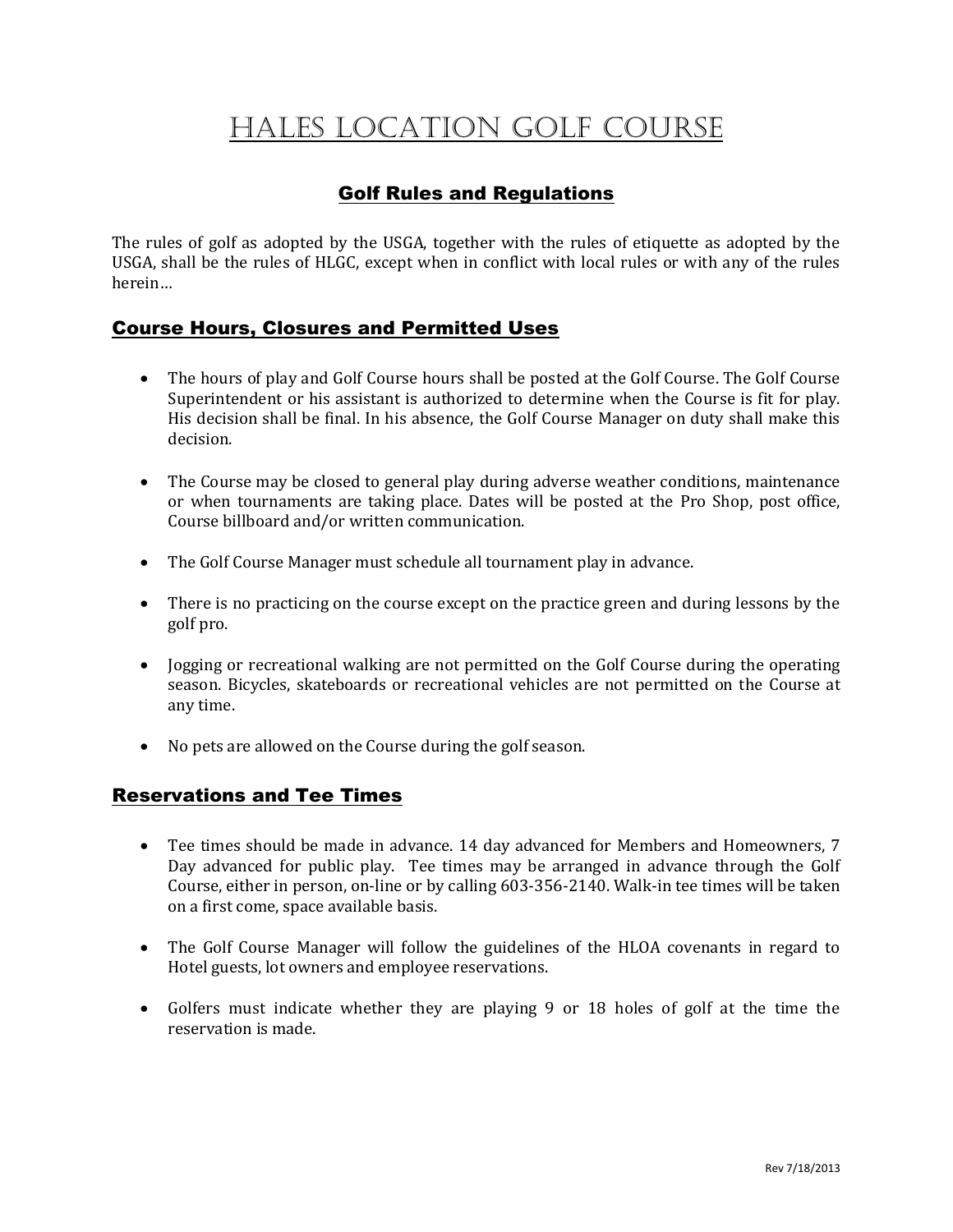Changes to or cancellation of tee times should be made by 5:00 p.m. on the day prior to the tee time. Cancellation due to inclement weather should also be made at the earliest convenience. Cancellations may be called in at 603-356-2140. Failure to cancel MAY result in in loss of privileges.

## Check-in and Start of Play

- All players must register at the Pro Shop prior to play. Check-in should take place ten minutes prior to tee time. Failure to do so may result in cancellation or set back.
- Players late for their starting time will lose their spot. They shall begin play only at the discretion of the Starter.
- Groups of five or more players shall only be permitted on the Golf Course with the permission of the Golf Course Manager.
- Play must start on the first hole (tournaments are the exception). Cutting-in is not permitted. Entering the Golf Course from your residence or any other point, other than the first tee, is not permitted.
- Dress code: Proper golf attire is required no cutoffs, tee shirts, jeans etc. It is at the discretion of the Golf Course Manager whether the attire is suitable. Soft-spike golf shoes, only, are allowed on the Course. No metal spikes are permitted.
- Each player must have his or her own set of clubs.

## Tee to Green

- Obey all signs.
- Play "Ready Golf".
- Keep pace with the players ahead. Should an opening of one full hole between your group and the group in front of you occur, it may be required to skip through all open holes until your group has caught the flow of play. Allow faster players to play through. Maximum playing time for nine holes is two hours and fifteen minutes.
- No more than five minutes should be used to search for lost balls.
- Do not play golf balls from out of bounds. Place ball at the point of entry and resume play. DO NOT RE-TEE.
- All players shall repair all ball marks on the green.
- All players shall replace their divots and use divot mix where available.
- Enter and leave bunkers at the nearest low point. Smooth sand over with a rake upon leaving. Leave rakes in the bunker.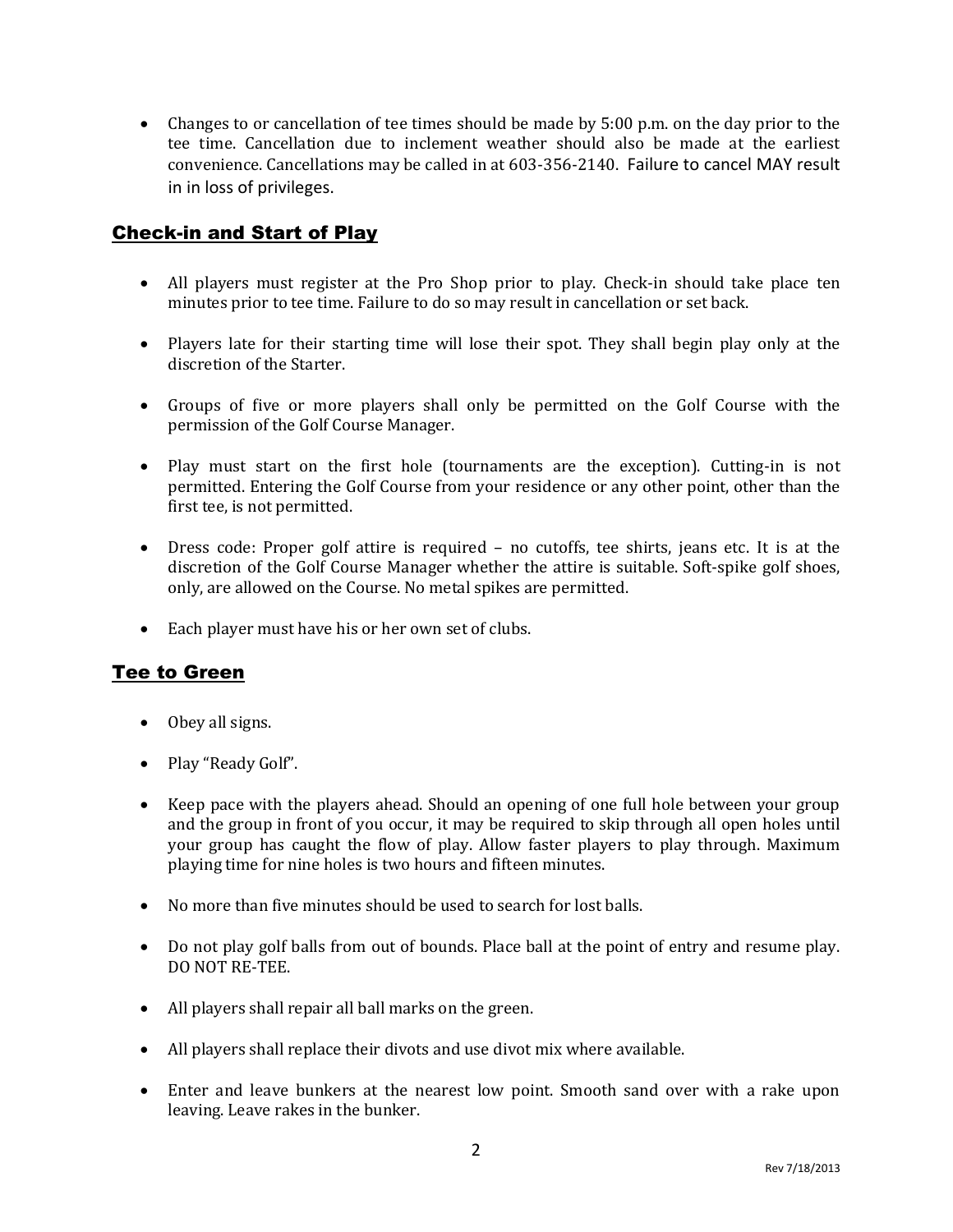- When the play of a hole is completed, leave the green promptly and proceed to the next tee without delay. Do the scoring for the hole completed while others are playing the next tee.
- All players who stop after nine holes, for any reason, must occupy the next tee before the following players arrive at the tee or they shall lose their position on the Golf Course and must get permission from the Starter to resume play.

## Golf Cart Rules

- The operator (driver) of the golf cart shall hold a valid motor vehicle license for operation of motor vehicles or have attained the age of 18 years of age or have an OHRV Safety Education certificate.
- Always obey the daily cart path rules.
- Where cart paths do not exist, drive the carts in the rough and utilize the 90 degree rule when approaching the golf ball.
- Handicap flags will be issued to golf cart users upon presentation of a physician's certificate or to holders of a valid handicap motor vehicle license plate. Handicap flags will be issued to golfers, as required, in the following manner:
	- 1) To Members/ Owners by the Golf Course Superintendent.
	- 2) To Non-resident members/ guests by the Golf Course Manager.
- Only two persons and two golf bags are allowed per cart.
- Guests may be required to use golf carts on weekends and holidays before 2 p.m.
- Obey all golf cart traffic signs.
- Never drive a golf cart through a hazard.
- Never drive a golf cart onto any properties or lots. Carts must stay on the Golf Course during play. Carts are allowed in the parking lot.

## General

- Address all problems related to the Golf Course, its employees or golfers, directly to the Golf Course Manager and/or Superintendent. Address problems concerning Course conditions or its operations to the Superintendent's office. Major problems and/or concerns should be put in writing and sent to the Superintendent's office at 86 Fairway Drive, to be properly handled.
- Just as owners and guests are to be treated with courtesy and respect, Hales Location Golf Course employees and the employees of all other entities involved with the operation of the Golf Course expect the same. Owner/members or guests who are disrespectful or abusive